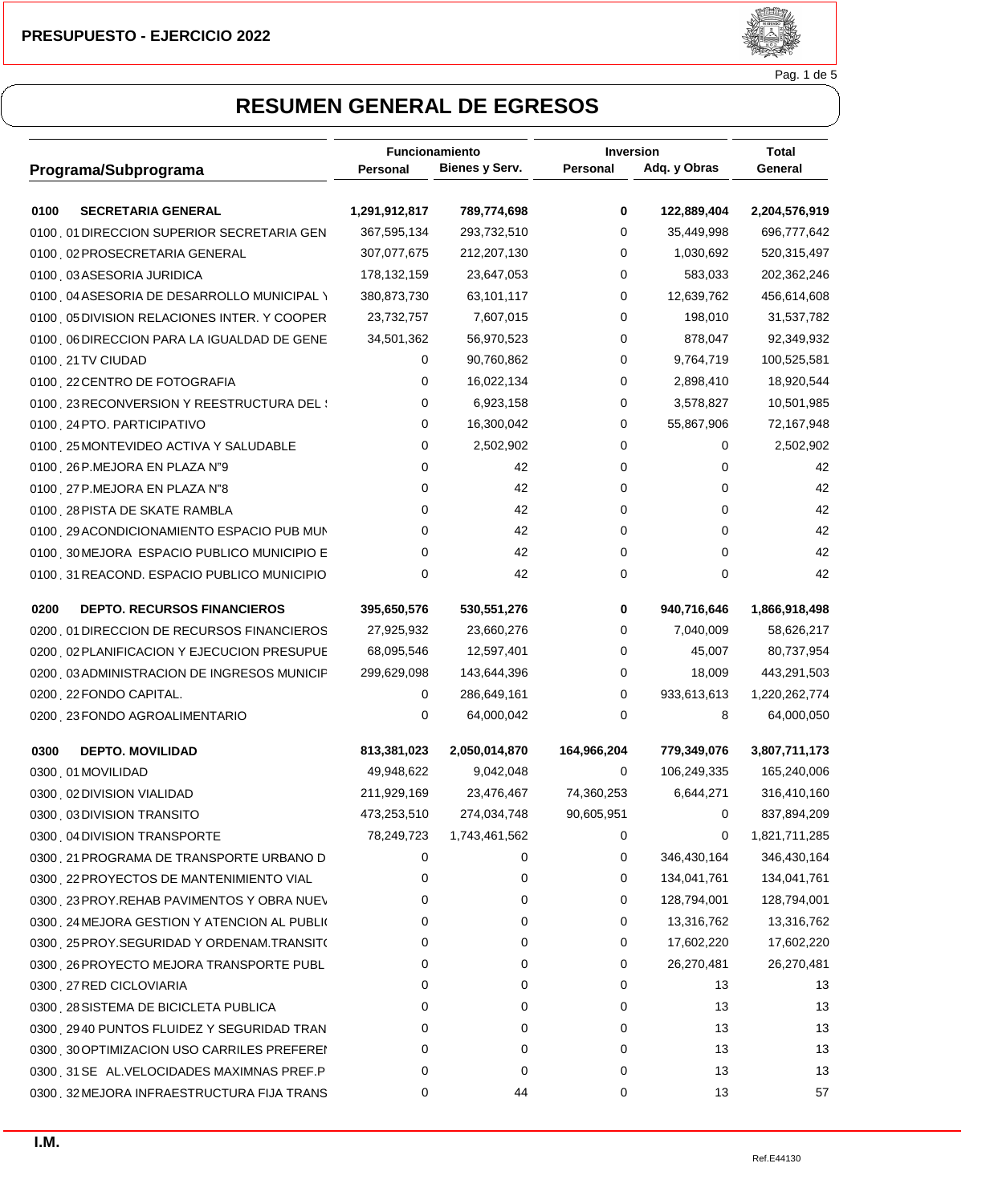

Pag. 2 de 5

|                                                   | <b>Funcionamiento</b> |                       | <b>Inversion</b> |              | Total         |  |
|---------------------------------------------------|-----------------------|-----------------------|------------------|--------------|---------------|--|
| Programa/Subprograma                              | Personal              | <b>Bienes y Serv.</b> | Personal         | Adq. y Obras | General       |  |
| DEPTO. DESARROLLO URBANO<br>0400                  | 645,089,713           | 1,327,390,246         | 383,213,488      | 577,672,765  | 2,933,366,212 |  |
| 0400 01 DIRECCION DESARROLLO URBANO               | 73,409,289            | 53,890,036            | 1,106,023        | 17,600,066   | 146,005,414   |  |
| 0400 02 DIVISION ESPACIOS PUBLICOS                | 163,027,643           | 448,890,001           | 172,594,250      | 72,200,055   | 856,711,948   |  |
| 0400 03 DIVISION TIERRAS Y HABITAT                | 109,891,178           | 9,350,000             | 69,784,195       | 39,000,000   | 228,025,373   |  |
| 0400 04 FUNEBRE                                   | 239,690,161           | 130,180,209           | 0                | 62,700,064   | 432,570,434   |  |
| 0400 05 UNIDAD TECNICA DE ALUMBRADO PUBLIO        | 0                     | 682,000,000           | 139,729,020      | 24,000,000   | 845,729,020   |  |
| 0400, 06 PIAI                                     | 59,071,442            | 3,080,000             | 0                | 74,520,820   | 136,672,262   |  |
| 0400 07 PLAN ABC                                  | 0                     | 0                     | 0                | 103,200,000  | 103,200,000   |  |
| 0400 21 PROYECTOS DIRECCION DESARROLLO U          | 0                     | 0                     | 0                | 1            |               |  |
| 0400 22 PROYECTOS DE ESPACIOS PUBLICOS            | 0                     | 0                     | 0                | 59,401,105   | 59,401,105    |  |
| 0400 23 PROYECTOS DE TIERRAS Y HABITAT            | 0                     | 0                     | 0                | 68,600,289   | 68,600,289    |  |
| 0400 25 PROYECTOS DE UTAP                         | 0                     | 0                     | 0                | 36,900,159   | 36,900,159    |  |
| 0400 26 PROYECTOS DE PIAI                         | 0                     | 0                     | 0                | 19,550,206   | 19,550,206    |  |
| 0500<br><b>DEPTO. GESTION HUMANA Y REC. MATEF</b> | 1,212,307,875         | 200,657,860           | 0                | 68,317,177   | 1,481,282,912 |  |
| 0500 01 DIREC.GRAL. GESTION H. Y REC. MATERI      | 518,244,608           | 42,233,435            | 0                | 269,997      | 560,748,041   |  |
| 0500 02 DIVISION ADMINISTRACION DE PERSONA        | 264,774,765           | 10,663,255            | 0                | 11,096,688   | 286,534,708   |  |
| 0500 03 GERENCIA EJECUTIVA DE SERVICIOS DE        | 277,987,832           | 137,922,507           | 0                | 22,606,637   | 438,516,975   |  |
| 0500 21 POLITICAS DE SALUD Y SEGURIDAD LABO       | 0                     | 2,000,000             | 0                | 33,000,000   | 35,000,000    |  |
| 0500 22 GERENCIA MANTENIMIENTO DE FLOTA           | 151,300,670           | 7,838,663             | 0                | 1,343,855    | 160,483,187   |  |
| 0600<br><b>DEPTO. PLANIFICACION</b>               | 263,347,582           | 53,544,040            | 0                | 8,382,020    | 325,273,642   |  |
| 0600 01 DIREC.GRAL.DEPARTAMENTO DE PLANIF         | 74,584,699            | 30,474,978            | 0                | 5,682,008    | 110,741,684   |  |
| 0600 02 PLANIFICACION TERRITORIAL                 | 188,762,883           | 22,497,845            | 0                | 2,700,012    | 213,960,739   |  |
| 0600 27 INNOVACIÓN Y TRANSFORMACIÓN               | 0                     | 571,218               | 0                | 0            | 571,218       |  |
| 0700<br><b>DEPTO. CULTURA</b>                     | 1,179,574,530         | 455,809,100           | 0                | 28,249,677   | 1,663,633,307 |  |
| 0700 21 MANTENIMIENTO INFRAESTRUCTURA CU          | 0                     | 0                     | 0                | 27,449,640   | 27,449,640    |  |
| 0700 25 ACTUALIZACION EN NUEVAS TECONOLOG         | 0                     | 0                     | 0                | 800,000      | 800,000       |  |
| 0700 26 FIESTAS POPULARES                         | 22,034,191            | 47,792,200            | 0                | 0            | 69,826,391    |  |
| 0700 27 DESCENTRALIZACION CULTURAL                | 54,111,947            | 55,300,463            | 0                | 0            | 109,412,410   |  |
| 0700 28 APOYOS Y PREMIOS A LA ACT. ARTISTIC/      | 0                     | 69,914,448            | 0                | 0            | 69,914,448    |  |
| 0700 29 FESTIVALES ORGANIZADOS POR EL DEPT        | 0                     | 1,900                 | 0                | 0            | 1,900         |  |
| 0700 30 TEMPORADA DE ELENCOS ESTABLES             | 338,283,156           | 29,256,556            | 0                | 0            | 367,539,712   |  |
| 0700 31 PARQUES Y ZOOLOGICOS                      | 136,558,413           | 46,820,530            | 0                | 0            | 183,378,943   |  |
| 0700 32 SALAS DE EXP., MUSEOS Y ACT. ARTES V      | 105,056,807           | 55,011,020            | 0                | 0            | 160,067,827   |  |
| 0700 33 SALAS PARA ARTES ESCEN Y MUSICA           | 199,235,696           | 59,391,881            | 0                | 0            | 258,627,577   |  |
| 0700 34 SERV PEDAGOGICOS Y DE DIVULGACION         | 229,802,855           | 19,025,034            | 0                | 0            | 248,827,889   |  |
| 0700 35 ACTIVS. TRANSVERSALES EN EL DEPART        | 94,491,465            | 73,295,068            | 0                | 0            | 167,786,533   |  |
| 0700 37 REAPARACIONES ESCUELA ESQUINERA           | 0                     | 0                     | 0                | 7            | 7             |  |
| 0700 39 EQUIP.TECNICO VERDI, ZITARROSA Y SA       | 0                     | 0                     | 0                | 7            |               |  |
| 0700 40 MEJORAMIENTO EN ACCESIBILIDAD EN S        | 0                     | 0                     | 0                | 7            |               |  |
| 0700 41 PUESTA A PUNTO RED BIBLIOTECAS            | 0                     | 0                     | 0                | 7            | 7             |  |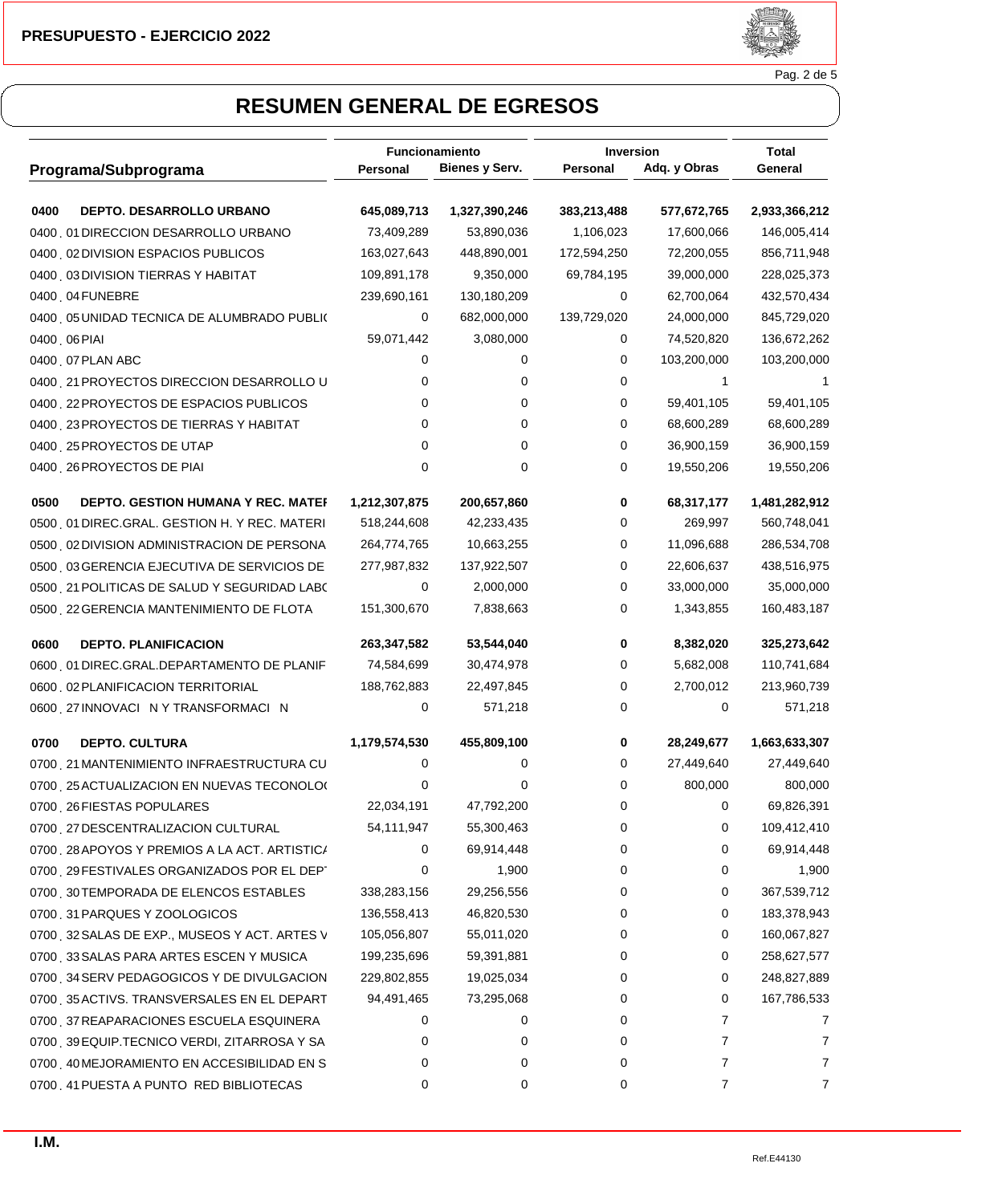

Pag. 3 de 5

|                                                   | <b>Funcionamiento</b> |                | <b>Inversion</b> |               |                  |  |
|---------------------------------------------------|-----------------------|----------------|------------------|---------------|------------------|--|
| Programa/Subprograma                              | <b>Personal</b>       | Bienes y Serv. | Personal         | Adq. y Obras  | Total<br>General |  |
| 0700<br><b>DEPTO. CULTURA</b>                     |                       |                |                  |               |                  |  |
| 0700 42 CINE MOVIL CON ACCESIBILIDAD              | 0                     | 0              | 0                | 7             | 7                |  |
| 0700 44 PARQUE LECOCQ                             | 0                     | 0              | 0                | 1             |                  |  |
| 0700 46 SALAS CAF                                 | 0                     | 0              | 0                | 1             | 1                |  |
| 0800<br>DEPTO. DESARROLLO AMBIENTAL               | 1,985,919,678         | 2,586,515,320  | 122,338,381      | 1,286,186,906 | 5,980,960,284    |  |
| 0800 01 DIRECCION DE DESARROLLO AMBIENTAL         | 73,375,449            | 186,661,604    | 0                | 3,873,241     | 263,910,294      |  |
| 0800 02 DIV. HIDRAULICA, AMBIENTAL Y SANEAMI      | 273,530,482           | 770,077,115    | 46,005,472       | 212, 162, 734 | 1,301,775,803    |  |
| 0800 03 UNIDAD EJECUTORA PLAN DE SANEAMIE         | 0                     | 0              | 76,332,909       | 818,296,155   | 894,629,064      |  |
| 0800 04 DIVISION LIMPIEZA                         | 1,418,836,852         | 1,304,729,732  | 0                | 104,442,841   | 2,828,009,424    |  |
| 0800 05 SOSTENIBILIDAD AMBIENTAL                  | 220,176,895           | 318,953,037    | 0                | 127,533,725   | 666,663,657      |  |
| 0800 21 GRUPO DE OBRAS DE SANEAMIENTO             | 0                     | 6,093,833      | 0                | 19,878,210    | 25,972,043       |  |
| 0900<br><b>DEPTO. DESARROLLO ECON. E INT.REGK</b> | 402,013,740           | 268,925,350    | 0                | 48,632,747    | 719,571,837      |  |
| 0900 01 DIRECCION DESARROLLO ECON.E INT.RE        | 47,866,190            | 85,407,554     | 0                | 20,350,241    | 153,623,985      |  |
| 0900 02 CASINOS                                   | 186,962,834           | 125,383,859    | 0                | 10            | 312,346,703      |  |
| 0900 03 PROMOCION ECONOMICA                       | 69,095,319            | 40,168,788     | 0                | 11,652,180    | 120,916,287      |  |
| 0900 04TURISMO                                    | 39,087,638            | 16,433,408     | 0                | 6,236,370     | 61,757,416       |  |
| 0900 06 GERENCIA DE COMPRAS Y SERVICIOS GF        | 59,001,759            | 1,531,741      | 0                | 10,393,946    | 70,927,446       |  |
| 1000<br>DEPTO. DESARR. SOSTENIBLE E INTELIG       | 432,039,738           | 190,953,695    | 0                | 130,460,033   | 753,453,466      |  |
| 1000 01 INNOVACION DIGITAL                        | 432,039,738           | 190,953,695    | 0                | 112,460,026   | 735,453,459      |  |
| 1000, 28 GRP - PLANIFIC DE RECURSOS DE GOBIEI     | 0                     | 0              | 0                | 18,000,007    | 18,000,007       |  |
| 1100<br><b>DEPTO. DESARROLLO SOCIAL</b>           | 642,092,286           | 474,505,652    | 0                | 93,765,138    | 1,210,363,076    |  |
| 1100 01 DIRECCION SUPERIOR DE DESARROLLO          | 26,532,609            | 101,502,910    | 0                | 1,850,000     | 129,885,519      |  |
| 1100 02 POLITICAS SOCIALES                        | 118,575,777           | 223, 137, 022  | 0                | 2,370,230     | 344,083,029      |  |
| 1100, 03 SALUD                                    | 496,983,900           | 115,223,216    | 0                | 89,404,453    | 701,611,569      |  |
| 1100 24 ABC- SALUD                                | 0                     | 0              | 0                | 140,455       | 140,455          |  |
| 1100 31 PROYECTO CALLE                            | 0                     | 34,642,504     | 0                | 0             | 34,642,504       |  |
| 1200<br><b>MUNICIPIO A</b>                        | 287,787,871           | 125,033,900    | 0                | 44,620,292    | 457,442,063      |  |
| 1200, 01 MUNICIPIO A                              | 287,787,871           | 125,033,900    | 0                | 44,620,000    | 457,441,771      |  |
| 1200 22 MANTENIMIENTO VIAL DEL MUNICIPIO          | 0                     | 0              | 0                | 292           | 292              |  |
| 1300<br><b>MUNICIPIO B</b>                        | 212,407,789           | 75,351,999     | 0                | 50,234,664    | 337,994,452      |  |
| 1300 01 MUNICIPIO B                               | 212,407,789           | 75,351,999     | 0                | 50,234,664    | 337,994,452      |  |
| 1400<br><b>MUNICIPIO C</b>                        | 198,191,551           | 106,103,746    | 0                | 96,019,284    | 400,314,581      |  |
| 1400 01 MUNICIPIO C                               | 198,191,551           | 106,103,746    | 0                | 96,019,284    | 400,314,581      |  |
| 1500<br><b>MUNICIPIO CH</b>                       | 175,990,674           | 107,018,736    | 0                | 38,420,763    | 321,430,173      |  |
| 1500 01 MUNICIPIO CH                              | 175,990,674           | 106,018,736    | 0                | 38,420,754    | 320,430,164      |  |
| 1500 21 ACONDICIONAMIENTO VIAL                    | 0                     | 0              | 0                | 8             | 8                |  |
| 1500 22 ESPACIO VIAL BV.ARTIGAS                   | 0                     | 0              | 0                | 1             | 1                |  |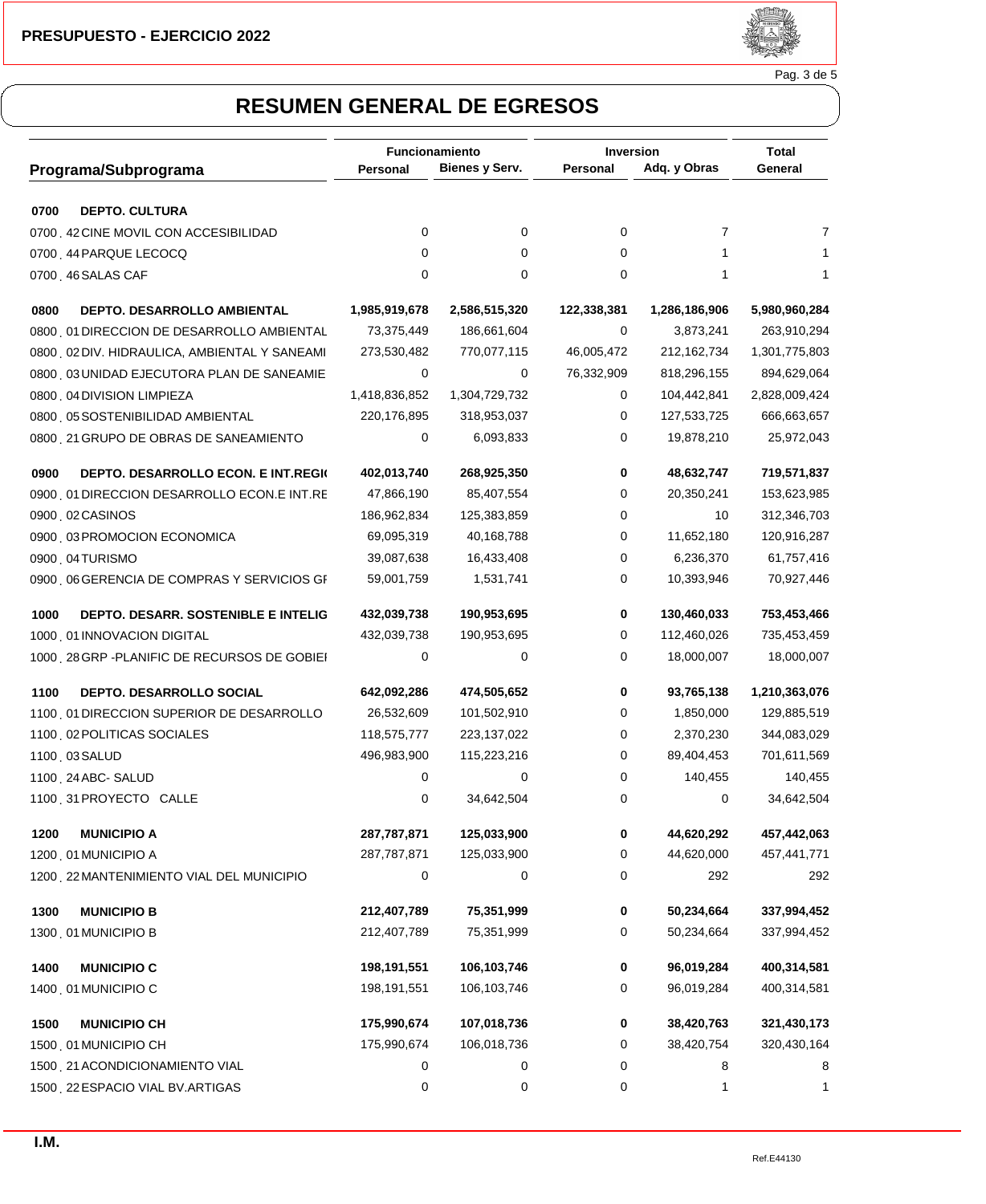

Pag. 4 de 5

|                                              | Funcionamiento |                | Inversion |              | <b>Total</b>   |
|----------------------------------------------|----------------|----------------|-----------|--------------|----------------|
| Programa/Subprograma                         | Personal       | Bienes y Serv. | Personal  | Adq. y Obras | General        |
| 1500<br><b>MUNICIPIO CH</b>                  |                |                |           |              |                |
| 1500 23 ACTIVIDADES CULTURALES               | 0              | 1,000,000      | 0         | 0            | 1,000,000      |
| 1600<br><b>MUNICIPIO D</b>                   | 197,798,647    | 70,391,077     | 0         | 55,812,115   | 324,001,839    |
| 1600 01 MUNICIPIO D                          | 197,798,647    | 70,391,077     | 0         | 55,812,115   | 324,001,839    |
| 1700<br><b>MUNICIPIO E</b>                   | 253,700,530    | 110,163,433    | 0         | 66,741,849   | 430,605,812    |
| 1700 01 MUNICIPIO E                          | 253,700,530    | 33,729,850     | 0         | 66,741,843   | 354,172,223    |
| 1700 21 BICI SENDA                           | 0              | 0              | 0         | 2            | 2              |
| 1700 23 DIA DE LA INTEGRACION                | 0              | 11,183         | 0         | 0            | 11,183         |
| 1700 24 APOYO A INSTITUCIONES                | 0              | 151,400        | 0         | 0            | 151,400        |
| 1700 25 MUNICIPIO LIMPIO                     | 0              | 72,271,000     | 0         | 0            | 72,271,000     |
| 1700 26 MANTENIMIENTO DE ALUMBRADO           | 0              | 4,000,000      | 0         | 0            | 4,000,000      |
| 1700 27 CONSTRUCCION DE PISTA DE PATINAJE    | 0              | 0              | 0         | 2            | $\overline{c}$ |
| 1700 28 MEJORAMIENTO DE ESPACIOS PUBLICO     | 0              | 0              | 0         | 2            | 2              |
| 1800<br><b>MUNICIPIO F</b>                   | 200,792,787    | 64,191,373     | 0         | 73,161,946   | 338,146,105    |
| 1800 01 MUNICIPIO F                          | 200,792,787    | 15,602,556     | 0         | 1,485,772    | 217,881,115    |
| 1800 . 21 MANTENIMIENTO Y MEJORA DE LA INFRA | 0              | 34,155,604     | 0         | 64, 141, 187 | 98,296,791     |
| 1800 22 MEJORA DE LAS CONDICIONES DEL M. AN  | 0              | 1,061,266      | 0         | 4,245,008    | 5,306,273      |
| 1800 23 PROMOVER LA INTEGRACION SOCIAL       | 0              | 8,490,125      | 0         | 3,289,948    | 11,780,073     |
| 1800 24 FOMENTAR EL DESAROLLO ECONOMICO      | 0              | 4,881,822      | 0         | 31           | 4,881,853      |
| 1900<br><b>MUNICIPIO G</b>                   | 293,321,193    | 87,073,132     | 0         | 100,640,596  | 481,034,920    |
| 1900, 01 MUNICIPIO G                         | 293,321,193    | 87,073,132     | 0         | 43,139,138   | 423,533,463    |
| 1900 21 PLAN MASIVO ARBORICULTURA URBANA     | 0              | 0              | 0         | 7,000,007    | 7,000,007      |
| 1900 22 PLAN PUNTUAL DE ARBORICULTURA URE    | 0              | 0              | 0         | 7,000,007    | 7,000,007      |
| 1900 23 ACCESIBLIDAD Y SEGURIDAD             | 0              | 0              | 0         | 33,493,927   | 33,493,927     |
| 1900 24 ILUMINACION DEL NUNICIPIO            | 0              | 0              | 0         | 10,000,007   | 10,000,007     |
| 1900 25 REMODELACION TEATRO ARTESANO         | 0              | 0              | 0         | 9            | 9              |
| 1900, 26 AUTOG EN ATEN DEL ARBOLADO Y ESPA   | 0              | 0              | 0         | 7,501        | 7,501          |
| 2000<br><b>CONTADURIA GENERAL</b>            | 52,643,484     | 5,322,637      | 0         | 594,082      | 58,560,203     |
| 2000 01 CONTADURIA                           | 6,229,898      | 5,322,637      | 0         | 594,082      | 12,146,617     |
| 2000 02 CONTABILIDAD CENTRAL                 | 18,273,851     | 0              | 0         | 0            | 18,273,851     |
| 2000 03 LIQUIDACION Y ATENCION ACREEDORES    | 28,139,735     | 0              | 0         | 0            | 28,139,735     |
| 2100<br><b>AMORTIZACIONES</b>                | 0              | 867,574,346    | 0         | 0            | 867,574,346    |
| 2100 01 AMORTIZACIONES                       | 0              | 867,574,346    | 0         | 0            | 867,574,346    |

| <b>TOTAL</b>               | 11,135,964,082 | 10,546,866,486 | 670,518,073 | 4,610,867,179 | 26,964,215,820 |
|----------------------------|----------------|----------------|-------------|---------------|----------------|
| <b>JUNTA DEPARTAMENTAL</b> |                |                |             |               | 671,703,252    |